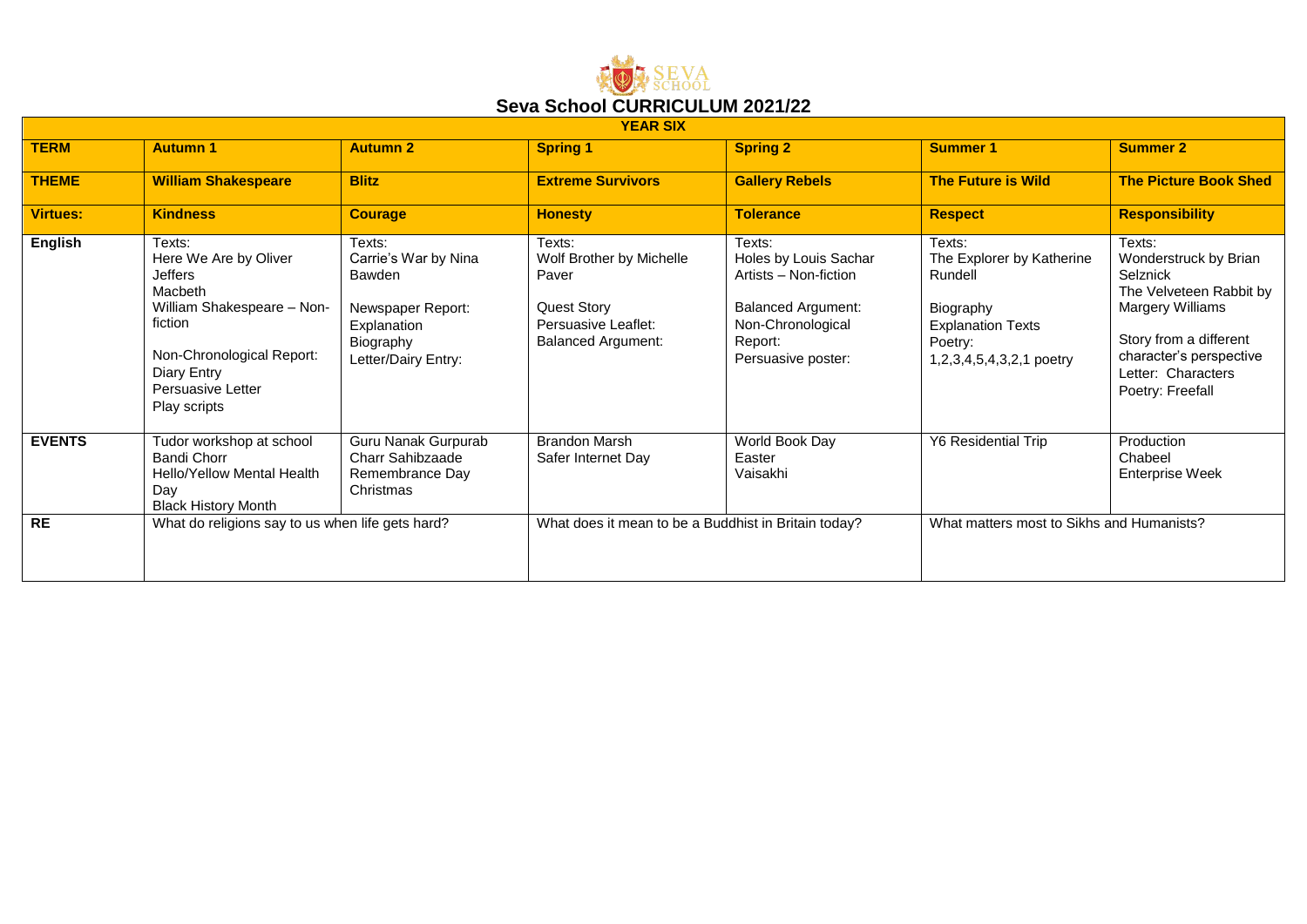

| <b>YEAR SIX</b> |                                                                                                                                                                                                                                                                                                                                                                                                                                                                                                                                              |                                                                                                                                                                                                                                                                                                                                                                                                                                                                                                                                                                                                                                                                                                                                                    |                                                                                                                                                                                                                                                                                                                                                                                                                                                                                                                                                                                                                                                                                                                                                                                                                     |                                                                                                                                                                                                                                                                                                                                                                                                                                                                                                                                                                                |                                                                                                                                                                                                                                                                                                                                                                                                            |                                                                                                                                                                                                                                                      |  |  |  |
|-----------------|----------------------------------------------------------------------------------------------------------------------------------------------------------------------------------------------------------------------------------------------------------------------------------------------------------------------------------------------------------------------------------------------------------------------------------------------------------------------------------------------------------------------------------------------|----------------------------------------------------------------------------------------------------------------------------------------------------------------------------------------------------------------------------------------------------------------------------------------------------------------------------------------------------------------------------------------------------------------------------------------------------------------------------------------------------------------------------------------------------------------------------------------------------------------------------------------------------------------------------------------------------------------------------------------------------|---------------------------------------------------------------------------------------------------------------------------------------------------------------------------------------------------------------------------------------------------------------------------------------------------------------------------------------------------------------------------------------------------------------------------------------------------------------------------------------------------------------------------------------------------------------------------------------------------------------------------------------------------------------------------------------------------------------------------------------------------------------------------------------------------------------------|--------------------------------------------------------------------------------------------------------------------------------------------------------------------------------------------------------------------------------------------------------------------------------------------------------------------------------------------------------------------------------------------------------------------------------------------------------------------------------------------------------------------------------------------------------------------------------|------------------------------------------------------------------------------------------------------------------------------------------------------------------------------------------------------------------------------------------------------------------------------------------------------------------------------------------------------------------------------------------------------------|------------------------------------------------------------------------------------------------------------------------------------------------------------------------------------------------------------------------------------------------------|--|--|--|
| <b>TERM</b>     | <b>Autumn 1</b>                                                                                                                                                                                                                                                                                                                                                                                                                                                                                                                              | <b>Autumn 2</b>                                                                                                                                                                                                                                                                                                                                                                                                                                                                                                                                                                                                                                                                                                                                    | <b>Spring 1</b>                                                                                                                                                                                                                                                                                                                                                                                                                                                                                                                                                                                                                                                                                                                                                                                                     | <b>Spring 2</b>                                                                                                                                                                                                                                                                                                                                                                                                                                                                                                                                                                | <b>Summer 1</b>                                                                                                                                                                                                                                                                                                                                                                                            | <b>Summer 2</b>                                                                                                                                                                                                                                      |  |  |  |
| <b>THEME</b>    | <b>William Shakespeare</b>                                                                                                                                                                                                                                                                                                                                                                                                                                                                                                                   | <b>Blitz</b>                                                                                                                                                                                                                                                                                                                                                                                                                                                                                                                                                                                                                                                                                                                                       | <b>Extreme Survivors</b>                                                                                                                                                                                                                                                                                                                                                                                                                                                                                                                                                                                                                                                                                                                                                                                            | <b>Gallery Rebels</b>                                                                                                                                                                                                                                                                                                                                                                                                                                                                                                                                                          | <b>The Future is Wild</b>                                                                                                                                                                                                                                                                                                                                                                                  | <b>The Picture Book</b><br><b>Shed</b>                                                                                                                                                                                                               |  |  |  |
| <b>Virtues:</b> | <b>Kindness</b>                                                                                                                                                                                                                                                                                                                                                                                                                                                                                                                              | <b>Courage</b>                                                                                                                                                                                                                                                                                                                                                                                                                                                                                                                                                                                                                                                                                                                                     | <b>Honesty</b>                                                                                                                                                                                                                                                                                                                                                                                                                                                                                                                                                                                                                                                                                                                                                                                                      | <b>Tolerance</b>                                                                                                                                                                                                                                                                                                                                                                                                                                                                                                                                                               | <b>Respect</b>                                                                                                                                                                                                                                                                                                                                                                                             | <b>Responsibility</b>                                                                                                                                                                                                                                |  |  |  |
| <b>Maths</b>    | Number: Place Value<br>Numbers to ten million<br>Compare and order any<br>number<br>Round any numbers<br>Negative numbers<br>Number: Four Rules<br>Add and subtract whole<br>numbers<br>Multiply up to a 4-digit by 1-<br>digit number<br>Short division<br>Division using factors<br>Long division (1)<br>Long division (2)<br>Long division (3)<br>Long division (4)<br>Common factors<br>Common multiples<br>Primes<br>Squares and cubes<br>Order of operations<br>Mental calculations and<br>estimation<br>Reasoning from known<br>facts | <b>Number: Fractions</b><br>Simplify fractions<br>Fractions on a number line<br>Compare and order fractions<br>by the denominator<br>Compare and order fractions<br>by the numerator<br>Add and subtract fractions<br>Adding fractions<br>Subtracting fractions<br>Mixed addition and subtraction<br>problems<br>Multiply fractions by whole<br>number<br>Multiply fractions by fraction<br>Divide a fraction by a whole<br>number(1)<br>Divide a fraction by a whole<br>number (2)<br>Four rules with fractions<br>Fraction of an amount<br>Fraction of an amount - finding<br>the whole<br>Geometry<br>Coordinates in the first<br>quadrant<br>Plotting coordinates<br>Translations<br>Reflections<br>Reasoning about shapes with<br>coordinates | <b>Decimals</b><br>Three decimal places<br>Multiply by 10, 100 and 1,000<br>Divide by 10, 100 and 1,000<br>Multiply decimals by integers<br>Divide decimals by integers<br>Division to solve problems<br>Decimals as fractions<br>Fractions to decimals<br>Percentages<br>Fractions to percentages Equivalent<br><b>FDP</b><br>Order FDP<br>Percentage of an amount<br>Percentages - missing values<br>Algebra<br>Find a rule $-$ one step<br>Find a rule - two step<br>Forming expressions<br>Substitution Formulae<br>Forming equations<br>Solve simple one-step equations<br>Solve two-step equations<br>Find pairs of values<br>Enumerate possibilities<br><b>Converting Units</b><br>Metric measures<br>Convert metric measures<br>Calculate with metric measures<br>Miles and kilometres<br>Imperial measures | Measurement:<br><b>Converting Units</b><br>Metric measures<br>Convert metric measures<br>Calculate with metric<br>measures<br>Miles and kilometres<br>Imperial measures<br>Measurement:<br>Perimeter, Area and Volume<br>Shapes - same area<br>Area and perimeter<br>Area of a triangle<br>Area of parallelogram<br>Volume - counting cubes<br>Volume of a cuboid<br>Number:<br>Ratio<br>Using ratio language<br>Ratio and fractions<br>Introducing the ratio symbol<br>Calculating ratio<br>Using scale factors<br>Calculating scale factors<br>Ratio and proportion problems | Geometry: Properties<br>of Shape<br>Measure with a<br>protractor<br>Introduce angles<br>Calculate angles<br>Vertically opposite<br>angles<br>Angles in a triangle<br>Angles in a triangle<br>special cases<br>Angles in a triangle<br>missing angles<br>Angles in special<br>quadrilaterals<br>Angles in regular<br>polygons<br>Draw shapes<br>accurately<br>Draw nets of 3-D<br>shapes<br>Problem Solving | <b>Statistics</b><br>Read and interpret line<br>graphs<br>Draw line graphs<br>Use line graphs to<br>solve problems<br>Circles<br>Read and interpret pie<br>charts<br>Pie charts with<br>percentages<br>Draw pie charts<br>The mean<br>Investigations |  |  |  |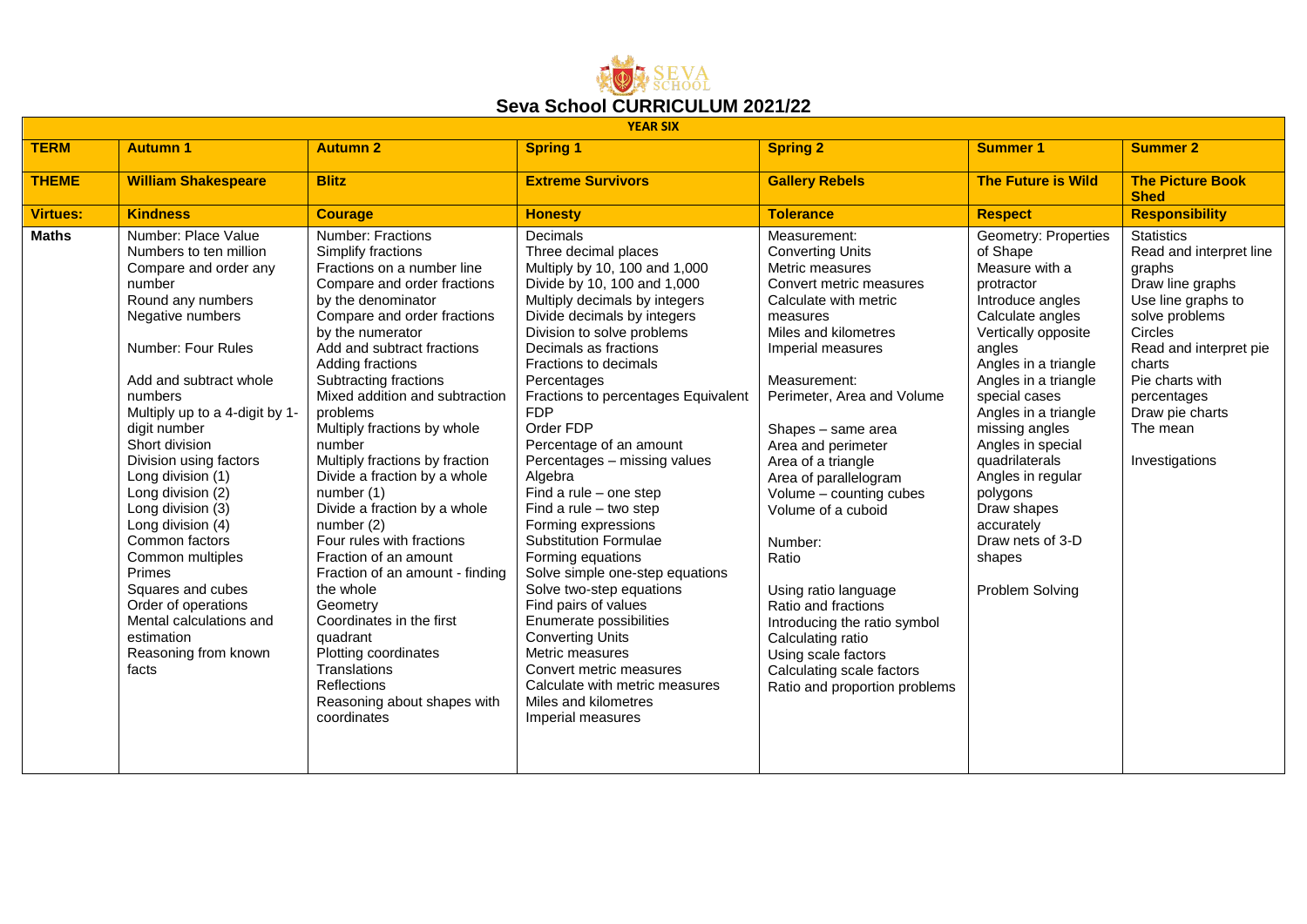

| <b>YEAR SIX</b>                                       |                                                                                                                                                                                                                                                                                                 |                                                                                                                                                                                                                                                                                                                     |                                                                                                                                                                                                                                                                                                                                                           |                                                                                                                                                                                                                                                                                                                                                                                                                                                                             |                                                                                                                                             |                                                                                                                                                                                                                                                                  |  |  |  |
|-------------------------------------------------------|-------------------------------------------------------------------------------------------------------------------------------------------------------------------------------------------------------------------------------------------------------------------------------------------------|---------------------------------------------------------------------------------------------------------------------------------------------------------------------------------------------------------------------------------------------------------------------------------------------------------------------|-----------------------------------------------------------------------------------------------------------------------------------------------------------------------------------------------------------------------------------------------------------------------------------------------------------------------------------------------------------|-----------------------------------------------------------------------------------------------------------------------------------------------------------------------------------------------------------------------------------------------------------------------------------------------------------------------------------------------------------------------------------------------------------------------------------------------------------------------------|---------------------------------------------------------------------------------------------------------------------------------------------|------------------------------------------------------------------------------------------------------------------------------------------------------------------------------------------------------------------------------------------------------------------|--|--|--|
| <b>TERM</b>                                           | <b>Autumn 1</b>                                                                                                                                                                                                                                                                                 | <b>Autumn 2</b>                                                                                                                                                                                                                                                                                                     | <b>Spring 1</b>                                                                                                                                                                                                                                                                                                                                           | <b>Spring 2</b>                                                                                                                                                                                                                                                                                                                                                                                                                                                             | <b>Summer 1</b>                                                                                                                             | <b>Summer 2</b>                                                                                                                                                                                                                                                  |  |  |  |
| <b>THEME</b>                                          | <b>William Shakespeare</b>                                                                                                                                                                                                                                                                      | <b>Blitz</b>                                                                                                                                                                                                                                                                                                        | <b>Extreme Survivors</b>                                                                                                                                                                                                                                                                                                                                  | <b>Gallery Rebels</b>                                                                                                                                                                                                                                                                                                                                                                                                                                                       | <b>The Future is Wild</b>                                                                                                                   | <b>The Picture Book Shed</b>                                                                                                                                                                                                                                     |  |  |  |
| <b>Virtues:</b>                                       | <b>Kindness</b>                                                                                                                                                                                                                                                                                 | <b>Courage</b>                                                                                                                                                                                                                                                                                                      | <b>Honesty</b>                                                                                                                                                                                                                                                                                                                                            | <b>Tolerance</b>                                                                                                                                                                                                                                                                                                                                                                                                                                                            | <b>Respect</b>                                                                                                                              | <b>Responsibility</b>                                                                                                                                                                                                                                            |  |  |  |
| <b>Science</b><br>and<br><b>Scientific</b><br>enquiry | Light<br>Recognising that light<br>travels in straight lines<br>Explain that we see things<br>because light travels from<br>light sources to our eyes<br>Use the idea that light<br>travels in straight lines to<br>explain why shadows have<br>the same shape as the<br>objects that cast them | <b>Electricity</b><br>Associate the brightness of a<br>lamp or the volume of a<br>buzzer with the number and<br>voltage of cells used in the<br>circuit Compare and give<br>reasons for variations in how<br>components<br>function<br>Use recognised symbols<br>when representing a simple<br>circuit in a diagram | Living things and their<br>habitats<br>Describe how living things are<br>classified into broad groups<br>according to common<br>observable characteristics and<br>based on similarities and<br>differences, including micro -<br>organisms, plants and animals<br>Give reasons for classifying<br>plants and animals based on<br>specific characteristics | <b>Evolution and inheritance</b><br>Recognise that living things<br>have changed over time and<br>that fossils provide<br>information from billions of<br>years ago.<br>Recognise that living things<br>produce offspring of the<br>same kind, but normally<br>offspring vary and are not<br>identical to their parents<br>Identify how animals and<br>plants are adapted to suit<br>their environment<br>in different ways and that<br>adaptation may lead to<br>evolution | <b>Animals including</b><br>humans<br>(human circulatory system)<br>Identify and name the main<br>parts of the human<br>circulatory system. | Animals including humans<br>(nutrients and exercise)<br>Recognise the impact of<br>diet, exercise, drugs and<br>lifestyle on the way bodies<br>function<br>Describe the ways in which<br>nutrients and water are<br>transported in animals,<br>including humans. |  |  |  |
| <b>Science</b><br>capital<br>ideas                    | Make a kaleidoscope                                                                                                                                                                                                                                                                             | Make a steady hand tester                                                                                                                                                                                                                                                                                           | Make a Bug Hotel                                                                                                                                                                                                                                                                                                                                          | Evolution images to create<br>art work                                                                                                                                                                                                                                                                                                                                                                                                                                      | <b>British Heart Foundation</b><br>Charity- Make a model<br>heart                                                                           | Write an exercise plan for a<br>client as their personal<br>fitness trainer                                                                                                                                                                                      |  |  |  |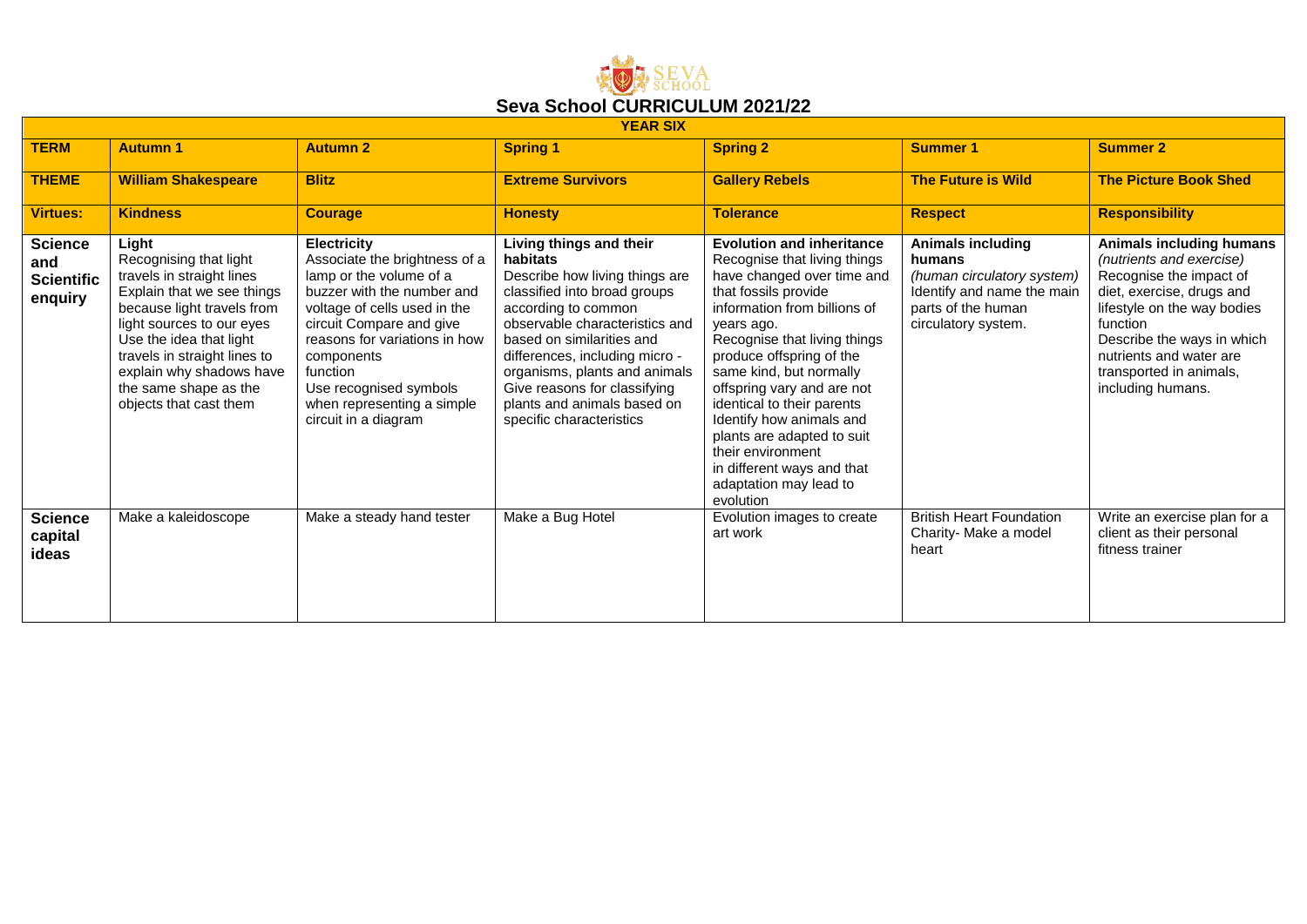

| <b>YEAR SIX</b>                          |                                                                                                                                                                                                                                                          |                                                                                                                                                                                                                                                                                                                                                                                                               |                                                                                                                                                                                                                                             |                                                                                                                                                                                                                        |                                                                                                                                                                                                                                                           |                                                                                                                                                                        |  |  |
|------------------------------------------|----------------------------------------------------------------------------------------------------------------------------------------------------------------------------------------------------------------------------------------------------------|---------------------------------------------------------------------------------------------------------------------------------------------------------------------------------------------------------------------------------------------------------------------------------------------------------------------------------------------------------------------------------------------------------------|---------------------------------------------------------------------------------------------------------------------------------------------------------------------------------------------------------------------------------------------|------------------------------------------------------------------------------------------------------------------------------------------------------------------------------------------------------------------------|-----------------------------------------------------------------------------------------------------------------------------------------------------------------------------------------------------------------------------------------------------------|------------------------------------------------------------------------------------------------------------------------------------------------------------------------|--|--|
| <b>TERM</b>                              | <b>Autumn 1</b>                                                                                                                                                                                                                                          | <b>Autumn 2</b>                                                                                                                                                                                                                                                                                                                                                                                               | <b>Spring 1</b>                                                                                                                                                                                                                             | <b>Spring 2</b>                                                                                                                                                                                                        | <b>Summer 1</b>                                                                                                                                                                                                                                           | <b>Summer 2</b>                                                                                                                                                        |  |  |
| <b>THEME</b>                             | <b>William Shakespeare</b>                                                                                                                                                                                                                               | <b>Blitz</b>                                                                                                                                                                                                                                                                                                                                                                                                  | <b>Extreme Survivors</b>                                                                                                                                                                                                                    | <b>Gallery Rebels</b>                                                                                                                                                                                                  | <b>The Future is Wild</b>                                                                                                                                                                                                                                 | <b>The Picture Book Shed</b>                                                                                                                                           |  |  |
| <b>Virtues:</b>                          | <b>Kindness</b>                                                                                                                                                                                                                                          | <b>Courage</b>                                                                                                                                                                                                                                                                                                                                                                                                | <b>Honesty</b>                                                                                                                                                                                                                              | <b>Tolerance</b>                                                                                                                                                                                                       | <b>Respect</b>                                                                                                                                                                                                                                            | <b>Responsibility</b>                                                                                                                                                  |  |  |
| <b>Computing &amp;</b><br><b>Esafety</b> | iProgram (Unit 1)<br>Use visual programming<br>language Scratch. Explore<br>computational creation by<br>designing games and<br>explore the concepts of<br>conditionals and data,<br>iteration and incremental<br>development and<br>systematic testing. | iNetwork<br>Explores how computer<br>networks connect people<br>in ways that allow them to<br>work together and share<br>information and resources.<br>Includes investigating how<br>the internet and internet<br>search engines work by<br>engaging the children in<br>physical activities that model<br>the connections and<br>processes<br>involved as well as by using<br>networks to create web<br>pages | iData<br>Introduces pupils to<br>spreadsheets. Find out how<br>information is entered into a<br>spreadsheet and how formulae<br>can be used to calculate totals.<br>Progress to producing charts<br>and creating their own<br>spreadsheets. | iApp (Unit 1)<br>Introducing them to mobile app<br>development using MIT's App<br>Inventor: a blocks-based<br>programming language.<br>Learning in a context that is<br>meaningful to the children's<br>digital lives. | iProgram (Unit 2)<br>Introduces a new<br>programming<br>environment - Looking<br>Glass<br>Using Looking Glass,<br>pupils create<br>animations and games<br>through creative<br>exploration and<br>develop the<br>fundamental principles<br>of programming | iSafe<br>Explores key aspects of<br>$e-$<br>safety and digital<br>citizenship to prime<br>pupils to engage in smart<br>and safe technology use<br>and online behaviour |  |  |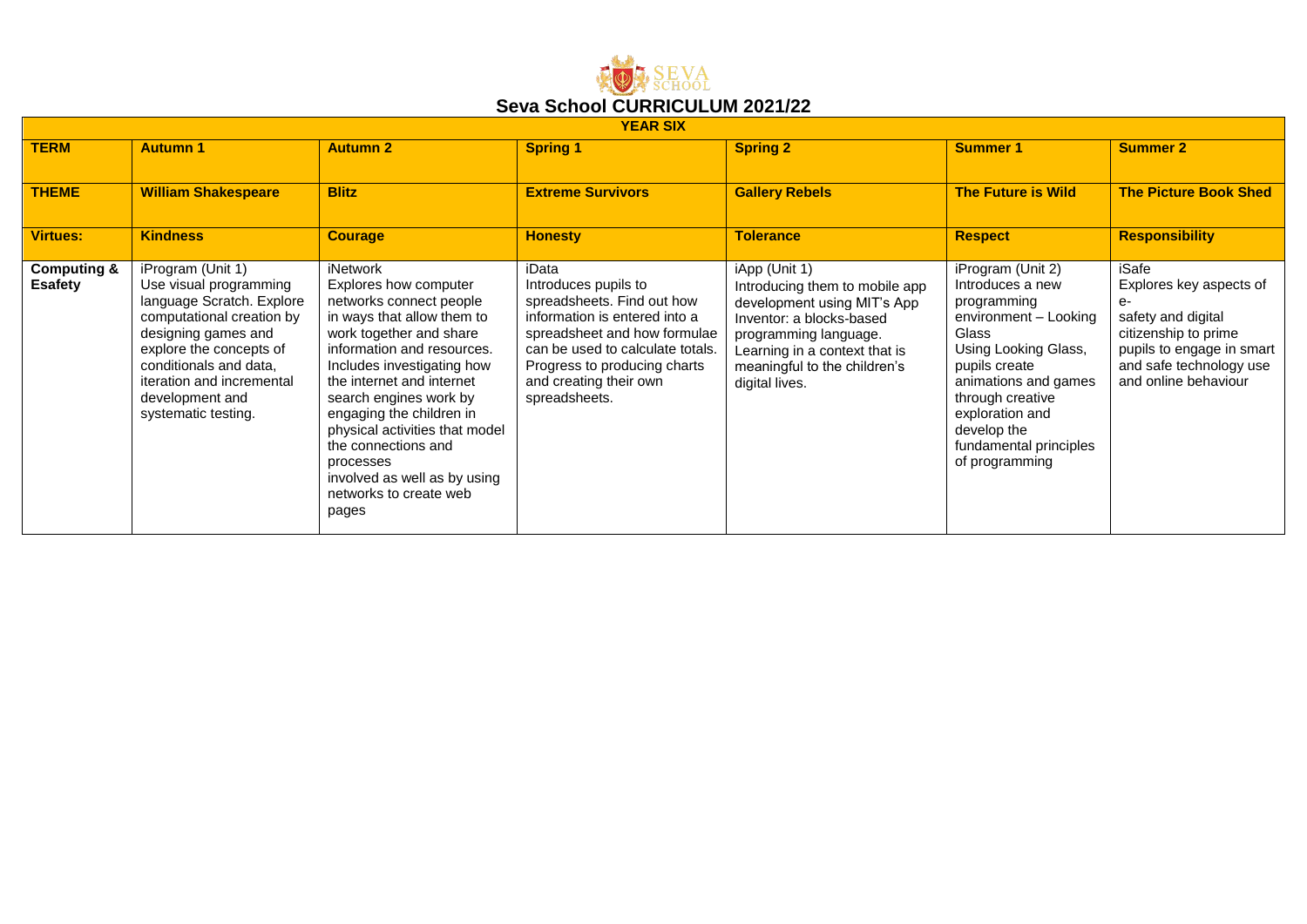

|                       | <b>YEAR SIX</b>                                                                                                                                                                                                                                                                                                                                                       |                                                                                                                                                                                                                                                                                                                            |                                                                                                                                                                                                                                                                                                                                         |                                                                                                                                                                                                                                                                                                         |                                                                                                                                                                                                                                                                                                                                                                                   |                                                                                                                                                                                                                                                                                       |  |  |  |
|-----------------------|-----------------------------------------------------------------------------------------------------------------------------------------------------------------------------------------------------------------------------------------------------------------------------------------------------------------------------------------------------------------------|----------------------------------------------------------------------------------------------------------------------------------------------------------------------------------------------------------------------------------------------------------------------------------------------------------------------------|-----------------------------------------------------------------------------------------------------------------------------------------------------------------------------------------------------------------------------------------------------------------------------------------------------------------------------------------|---------------------------------------------------------------------------------------------------------------------------------------------------------------------------------------------------------------------------------------------------------------------------------------------------------|-----------------------------------------------------------------------------------------------------------------------------------------------------------------------------------------------------------------------------------------------------------------------------------------------------------------------------------------------------------------------------------|---------------------------------------------------------------------------------------------------------------------------------------------------------------------------------------------------------------------------------------------------------------------------------------|--|--|--|
| <b>TERM</b>           | <b>Autumn 1</b>                                                                                                                                                                                                                                                                                                                                                       | <b>Autumn 2</b>                                                                                                                                                                                                                                                                                                            | <b>Spring 1</b>                                                                                                                                                                                                                                                                                                                         | <b>Spring 2</b>                                                                                                                                                                                                                                                                                         | <b>Summer 1</b>                                                                                                                                                                                                                                                                                                                                                                   | <b>Summer 2</b>                                                                                                                                                                                                                                                                       |  |  |  |
| <b>THEME</b>          | <b>William Shakespeare</b>                                                                                                                                                                                                                                                                                                                                            | <b>Blitz</b>                                                                                                                                                                                                                                                                                                               | <b>Extreme Survivors</b>                                                                                                                                                                                                                                                                                                                | <b>Gallery Rebels</b>                                                                                                                                                                                                                                                                                   | <b>The Future is Wild</b>                                                                                                                                                                                                                                                                                                                                                         | <b>The Picture Book Shed</b>                                                                                                                                                                                                                                                          |  |  |  |
| <b>Virtues:</b>       | <b>Kindness</b>                                                                                                                                                                                                                                                                                                                                                       | <b>Courage</b>                                                                                                                                                                                                                                                                                                             | <b>Honesty</b>                                                                                                                                                                                                                                                                                                                          | <b>Tolerance</b>                                                                                                                                                                                                                                                                                        | <b>Respect</b>                                                                                                                                                                                                                                                                                                                                                                    | <b>Responsibility</b>                                                                                                                                                                                                                                                                 |  |  |  |
| Spanish               | Revising numbers and<br>telling the time<br>Initially there will be<br>revision of the numbers<br>before the children start<br>to learn how to tell the<br>time in Spanish. Children<br>will learn say the time on<br>the hour and minutes<br>past the hour, whilst<br>linking their previous<br>learning of the days of<br>the week through role<br>plays and games. | Parts of the body and feeling<br>unwell<br>Children will be able to<br>recognise and say parts of<br>the body. Children will also<br>learn to read the written word<br>for each body part through<br>flash cards and songs.<br>Children will also be able to<br>say what is wrong with them<br>if they are feeling unwell. | New foods and drinks<br>Children will learn to say<br>some new foods that they<br>like and dislike, in addition<br>to what they have<br>previously learnt. There will<br>be a focus on correctly<br>using the language to order<br>food in a café or at the<br>market by having the<br>children partake in role-<br>playing activities. | Likes and dislikes<br>Children will be able to<br>elaborate further on the things<br>they like and dislike by<br>matching phrases and creating<br>short statements. Children will<br>be encouraged to give their<br>opinions in Spanish and build<br>on their proficiency of holding<br>a conversation. | Weather and transport<br>Children will be able to talk<br>about the weather, read, and<br>understand different weather<br>phrases. Children will learn<br>how to follow and give simple<br>directions and be able to read<br>and understand a short<br>description of a journey. There<br>will be some revision of the<br>different modes of transport<br>from previous learning. | Clothing and shops<br>Children will gain an<br>understanding of how to<br>name different items of<br>clothing, and how to<br>describe those using<br>colours. Children will be able<br>to say the clothes they wear<br>on different occasions and<br>give their opinion about<br>them |  |  |  |
| Music                 | <b>Exploring Pulse and</b><br>Rhythm                                                                                                                                                                                                                                                                                                                                  | <b>Exploring Sounds</b>                                                                                                                                                                                                                                                                                                    | <b>Exploring Sound Sources</b>                                                                                                                                                                                                                                                                                                          | <b>Exploring Lyrics and Melody</b>                                                                                                                                                                                                                                                                      | Performing Together                                                                                                                                                                                                                                                                                                                                                               | <b>Exploring Musical</b><br>Processes                                                                                                                                                                                                                                                 |  |  |  |
| Art & DT<br>(cooking) | Tudor portraits<br>(drawing, sketching with<br>different materials,<br>painting)                                                                                                                                                                                                                                                                                      | Design and make a meal<br>using rations for a WW2<br>party<br>(Cooking - Planning, working<br>with tools, equipment,<br>materials to make quality<br>products, evaluate<br>processes and products)                                                                                                                         | Design and make a<br>survival shelter<br>(Textiles - Planning,<br>working with tools,<br>equipment, materials to<br>make quality products,<br>evaluate processes and<br>products)                                                                                                                                                       | Artist - Charles Fazzino -<br>Cityscapes and 3D Pop Art<br>(collage, print, inspiration from<br>artists)                                                                                                                                                                                                | Design and make a working<br>volcano<br>(Sculpture - Planning, working<br>with tools, equipment,<br>materials to make quality<br>products, evaluate processes<br>and products)                                                                                                                                                                                                    | <b>Animal Sketches</b><br>(drawing)                                                                                                                                                                                                                                                   |  |  |  |
|                       |                                                                                                                                                                                                                                                                                                                                                                       |                                                                                                                                                                                                                                                                                                                            | <b>YEAR SIX</b>                                                                                                                                                                                                                                                                                                                         |                                                                                                                                                                                                                                                                                                         |                                                                                                                                                                                                                                                                                                                                                                                   |                                                                                                                                                                                                                                                                                       |  |  |  |
| <b>TERM</b>           | <b>Autumn 1</b>                                                                                                                                                                                                                                                                                                                                                       | <b>Autumn 2</b>                                                                                                                                                                                                                                                                                                            | <b>Spring 1</b>                                                                                                                                                                                                                                                                                                                         | <b>Spring 2</b>                                                                                                                                                                                                                                                                                         | <b>Summer 1</b>                                                                                                                                                                                                                                                                                                                                                                   | <b>Summer 2</b>                                                                                                                                                                                                                                                                       |  |  |  |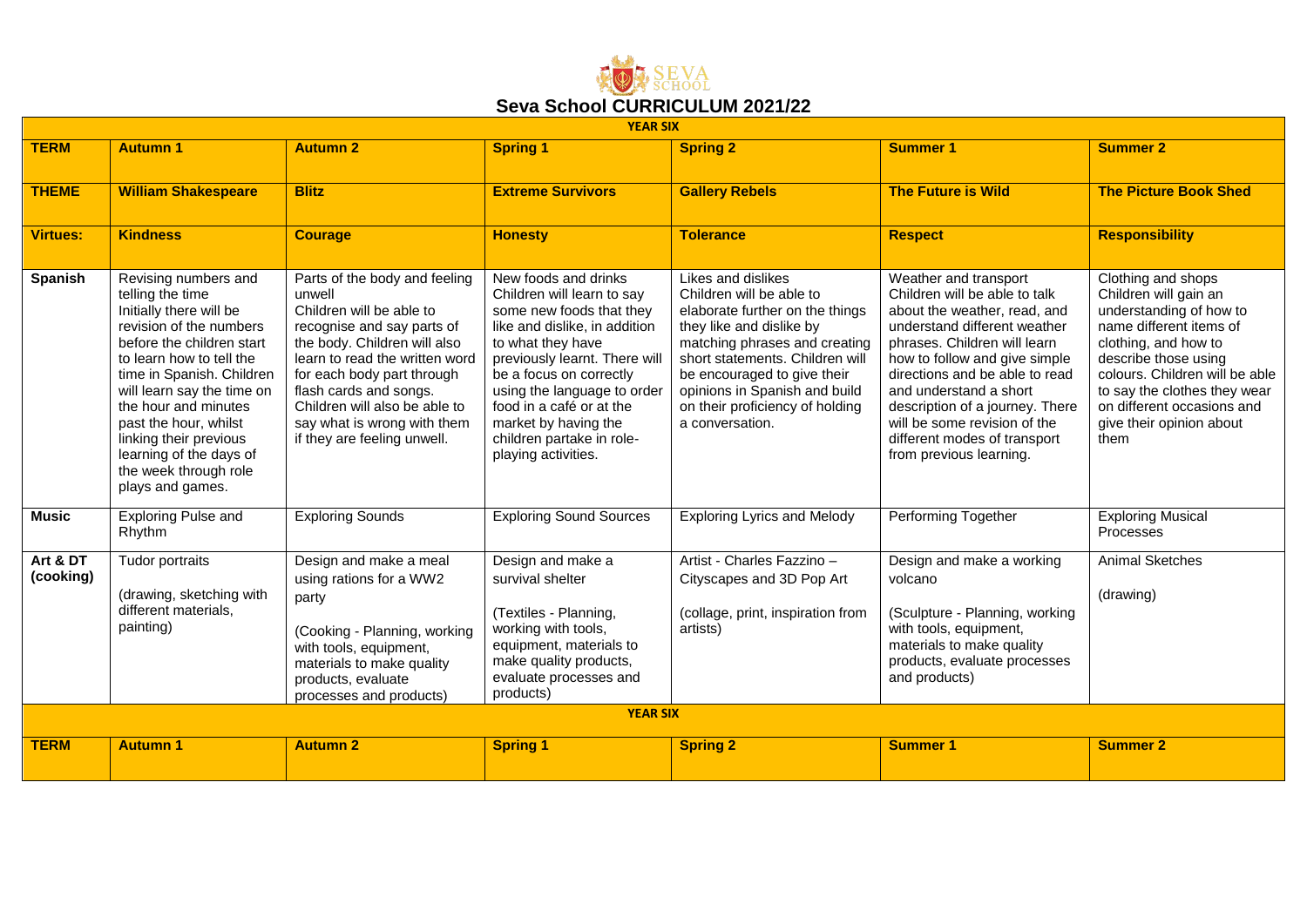

|                 |                                                                                                                                                                                                                                                                                                                                                                                        |                                                                                                                                                                                                                                                                                                      |                                                                                                                                                                                                                                                                       |                                                                                                                                                                                                                                                                                   |                                                                                                                                                                                                                                                                                                            | UUTU UUNUU UUNNUUULUM LUL MLL                                                                                                                                                                                                                                    |                                                                                                                                                                                                                                                                                |  |  |  |  |  |  |
|-----------------|----------------------------------------------------------------------------------------------------------------------------------------------------------------------------------------------------------------------------------------------------------------------------------------------------------------------------------------------------------------------------------------|------------------------------------------------------------------------------------------------------------------------------------------------------------------------------------------------------------------------------------------------------------------------------------------------------|-----------------------------------------------------------------------------------------------------------------------------------------------------------------------------------------------------------------------------------------------------------------------|-----------------------------------------------------------------------------------------------------------------------------------------------------------------------------------------------------------------------------------------------------------------------------------|------------------------------------------------------------------------------------------------------------------------------------------------------------------------------------------------------------------------------------------------------------------------------------------------------------|------------------------------------------------------------------------------------------------------------------------------------------------------------------------------------------------------------------------------------------------------------------|--------------------------------------------------------------------------------------------------------------------------------------------------------------------------------------------------------------------------------------------------------------------------------|--|--|--|--|--|--|
| <b>THEME</b>    | <b>William Shakespeare</b>                                                                                                                                                                                                                                                                                                                                                             | <b>Blitz</b>                                                                                                                                                                                                                                                                                         | <b>Extreme Survivors</b>                                                                                                                                                                                                                                              |                                                                                                                                                                                                                                                                                   | <b>Gallery Rebels</b>                                                                                                                                                                                                                                                                                      | <b>The Future is Wild</b>                                                                                                                                                                                                                                        | <b>The Picture Book Shed</b>                                                                                                                                                                                                                                                   |  |  |  |  |  |  |
|                 |                                                                                                                                                                                                                                                                                                                                                                                        |                                                                                                                                                                                                                                                                                                      |                                                                                                                                                                                                                                                                       |                                                                                                                                                                                                                                                                                   |                                                                                                                                                                                                                                                                                                            |                                                                                                                                                                                                                                                                  |                                                                                                                                                                                                                                                                                |  |  |  |  |  |  |
| <b>Virtues:</b> | <b>Kindness</b>                                                                                                                                                                                                                                                                                                                                                                        | <b>Courage</b>                                                                                                                                                                                                                                                                                       | <b>Honesty</b>                                                                                                                                                                                                                                                        |                                                                                                                                                                                                                                                                                   | <b>Tolerance</b>                                                                                                                                                                                                                                                                                           | <b>Respect</b>                                                                                                                                                                                                                                                   | <b>Responsibility</b>                                                                                                                                                                                                                                                          |  |  |  |  |  |  |
|                 |                                                                                                                                                                                                                                                                                                                                                                                        |                                                                                                                                                                                                                                                                                                      |                                                                                                                                                                                                                                                                       |                                                                                                                                                                                                                                                                                   |                                                                                                                                                                                                                                                                                                            |                                                                                                                                                                                                                                                                  |                                                                                                                                                                                                                                                                                |  |  |  |  |  |  |
| <b>PE</b>       | Music and Movement<br>Work creatively and<br>imaginatively on their<br>own, with partner and in<br>groups to compose<br>motifs and structure<br>simple dances.<br>Perform to<br>accompaniment<br>expressively and<br>sensitively.<br>Perform routines fluently<br>and with control.<br>Warm up and cool down.<br>Use appropriate criteria<br>to evaluate and refine<br>their own work. | 4 weeks<br><b>BOYS</b><br>Badminton<br>- Use appropriate<br>grip<br>-Attempt all basic<br>serves/shots<br>-Awareness of<br>attacking /defensive<br>play<br><b>GIRLS</b><br>Football<br>- Perform variety of<br>skills under<br>pressure<br>- Developing sense<br>of awareness and<br>decision making | 5 weeks<br>Football<br>- Perform variety of<br>skills under<br>pressure<br>-Developing sense<br>of awareness and<br>decision making<br>Badminton<br>-- Use appropriate<br>grip<br>-Attempt all basic<br>serves/shots<br>-Awareness of<br>attacking<br>/defensive play | 5 weeks<br>Trampolining<br>-Able to perform<br>majority of yr5<br>-Attempt front<br>landing and some<br>combinations<br>-Perform short<br>routines<br>Gymnastics<br>- Confident use of<br>travel, balance,<br>body tension,<br>roll(s) within<br>individual and<br>group routines | 5 weeks<br>Gymnastics<br>- Confident use of<br>travel, balance,<br>body tension,<br>roll(s) within<br>individual and<br>group routines<br>Swimming<br>Trampolining<br>- Able to perform<br>majority of yr5<br>-Attempt front<br>landing and some<br>combinations<br>-Perform short<br>routines<br>Swimming | Athletics<br>To develop a high level of<br>consistency in their actions<br>and techniques, to understand<br>why exercise is good for<br>fitness, health and wellbeing,<br>to evaluate their own and<br>others work and suggest ways<br>to improve it<br>Swimming | <b>Indoor Athletics</b><br>To develop a high level of<br>consistency in their actions<br>and techniques<br>To understand why exercise<br>is good for fitness, health &<br>wellbeing<br>To evaluate their own and<br>others' work and suggest<br>ways to improve it<br>Swimming |  |  |  |  |  |  |